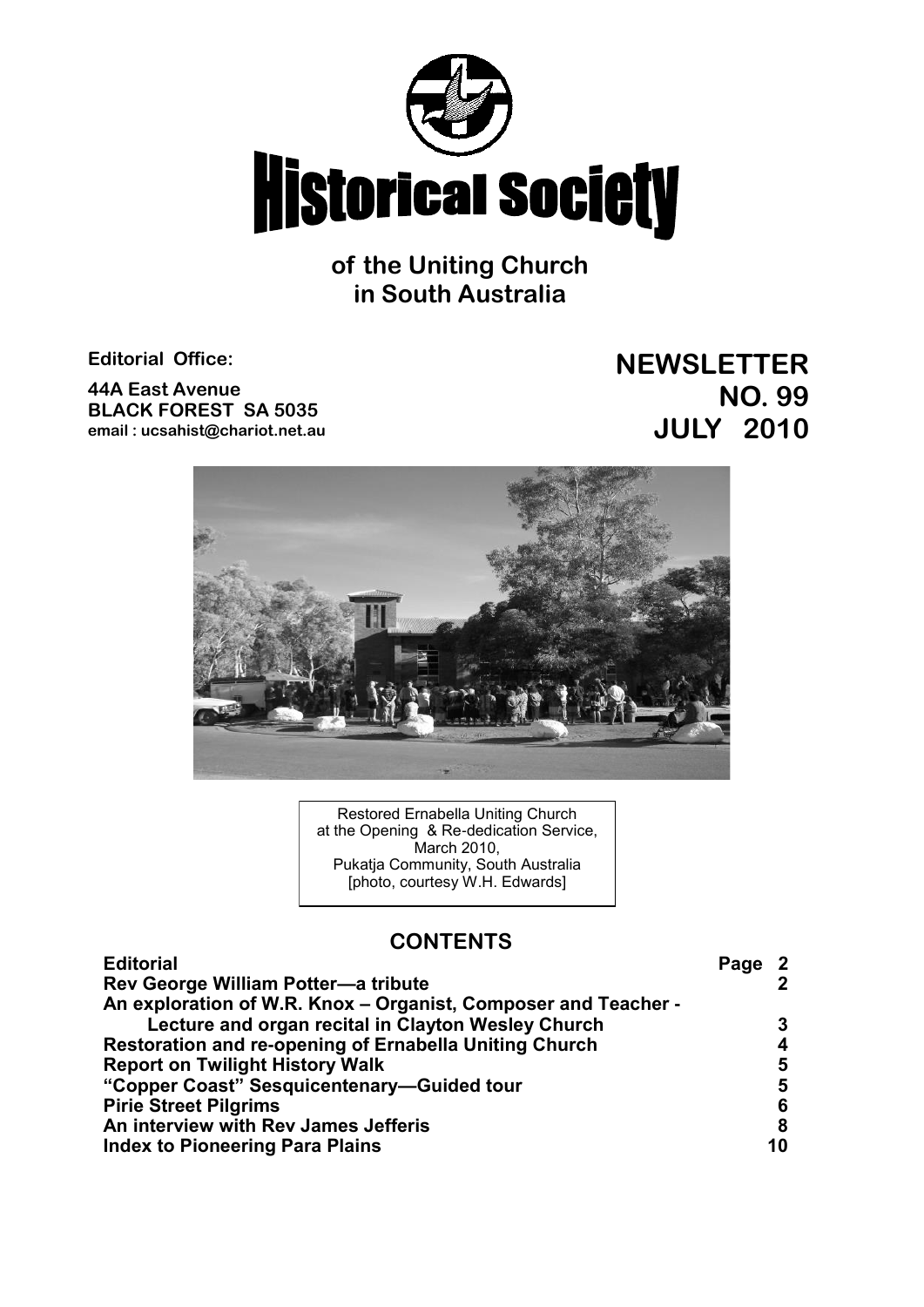# **EDITORIAL**

It is hard to believe that half the year has gone! ... and with it half of our programme for this year.

We record, with great sadness, the sudden death of our Secretary, the Rev George Potter, on 9th May. He and Marian were visiting family in Victoria at the time. The funeral service was held in the Lobethal Lutheran Church. George was passionate about church history and always urged church groups to whom he spoke to record their "faith story" - not just cold facts about when buildings were built or how long ministers or organists were at a particular church. We record below the tribute, presented by Rev Dr Dean Eland on behalf of the Council and offered at our Annual Meeting held just a few days after George's death.

The next gathering for members and friends will be on Sunday, 29th August at Clayton-Wesley Church, cnr. The Parade and Portrush Road, Norwood. It will be a special occasion as we will hear organ music composed by W.R. Knox, the subject of the lecture to be presented by Geoffrey Bishop.

Rev Dr Bill Edwards has written about an important event in the life of the Aboriginal community in the far north of South Australia.

Rev Keith Smith presents a synopsis of a larger work which he and others are in process of writing on 'Pirie Street's Pilgrimage.

The recent Gordon Rowe Memorial lecture, presented by Mr Trevor Schaefer at our Annual Meeting on 14th May, is represented here by an 'interview' with Rev James Jefferis, the first minister of Brougham Place Congregational Church which was formed in 1859. Trevor's lecture was based on his history of the Brougham Place Church which celebrated its 150th anniversary in 2009.

# **GEORGE WILLIAM POTTER 1939-2010**

Tonight it is appropriate for us to acknowledge and give thanks for the ministry of George Potter and to remember the contribution he made to the work of this Society.

During his ministry, George developed an enthusiasm for church history and I suspect he was inspired by Arnold Hunt, long time secretary of this society and church leader in South Australia.

After 18 years of active ministry in Broken Hill, Kimba and Kadina, George enrolled at Flinders University for courses in history and sociology and produced an honours thesis on the Response of the Methodist Church in SA to the Religious Crisis of the Sixties.

He became secretary of the society in 1996 and over the past 14 years he and others have been instrumental in addressing major challenges in reorganizing the work of the society and in establishing the History Centre.

The Council will prepare and record a memorial tribute. Tonight is an opportunity for those who have worked closely with him to share something of your own appreciation of his leadership.

*Dean Eland*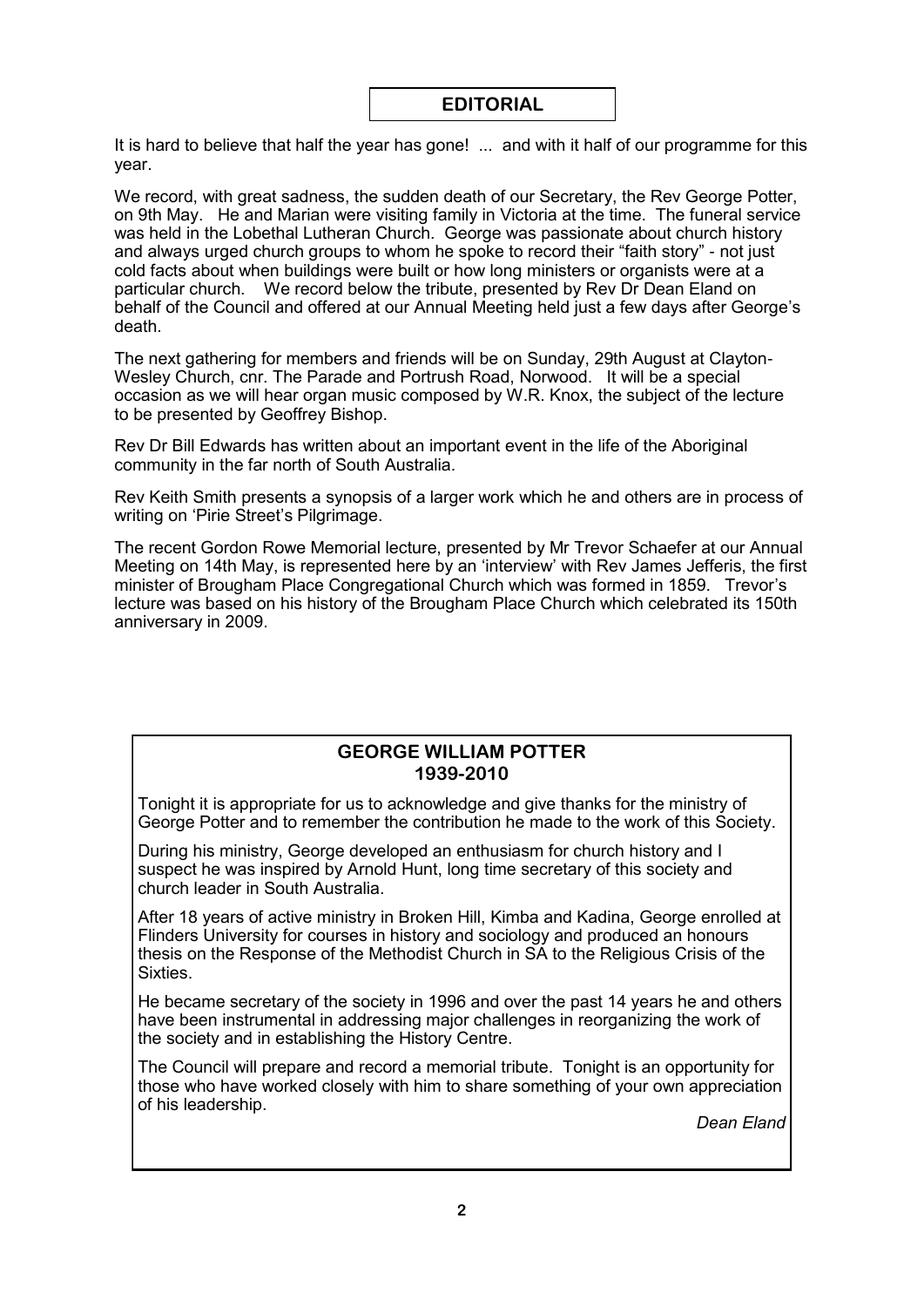## **THE NEXT EVENT OF THE SOCIETY will be on**

Sunday  $29<sup>th</sup>$  August 2010 at 2.30 pm in Clayton Wesley Uniting Church, cnr The Parade and Portrush Road, Beulah Park

# **An exploration of W.R. Knox – Organist, Composer and Teacher**

# **The life and music of W.R. Knox (1861-1933), Adelaide City Organist and Australia's 'most published composer'**

Dirk Zadra will perform works by W.R. Knox and his contemporaries and Geoffrey Bishop will discuss Knox's life and career in music. This is the first time since Knox's lifetime that much of this music has been performed.

Come and hear the superb J.E. Dodd pipe organ (1897).



William Robert Knox (1861-1933) was one of Adelaide's best-known musical figures in the period 1875 to 1920. A child prodigy, Knox's musical training was wholly in Adelaide and by 1900 he was recognised as the most published of Australian composers.

Most of his compositions are for organ or piano but he also composed works for voice and choir. During his career he was variously church organist, composer, music teacher, music retailer and Adelaide City organist. In this latter role he presented numerous well-attended weekend performances at the Adelaide Town Hall in aid of charity organisations and the war effort during World War I.

This Historical Society event will present an overview of Knox's life and musical career, interspersed with examples of Knox's compositions. This is Australian music from the early C20th and most of it has not been performed for over 80 years.

# **The presenters:**

Dirk Zadra is a former organist at Clayton Wesley Uniting Church and teaches at Prince Alfred College.

Dr Geoffrey Bishop is a horticulturist with an interest in history. His history of Clayton Wesley Uniting Church was published in 2006.

He is the current President of the Historical Society of South Australia.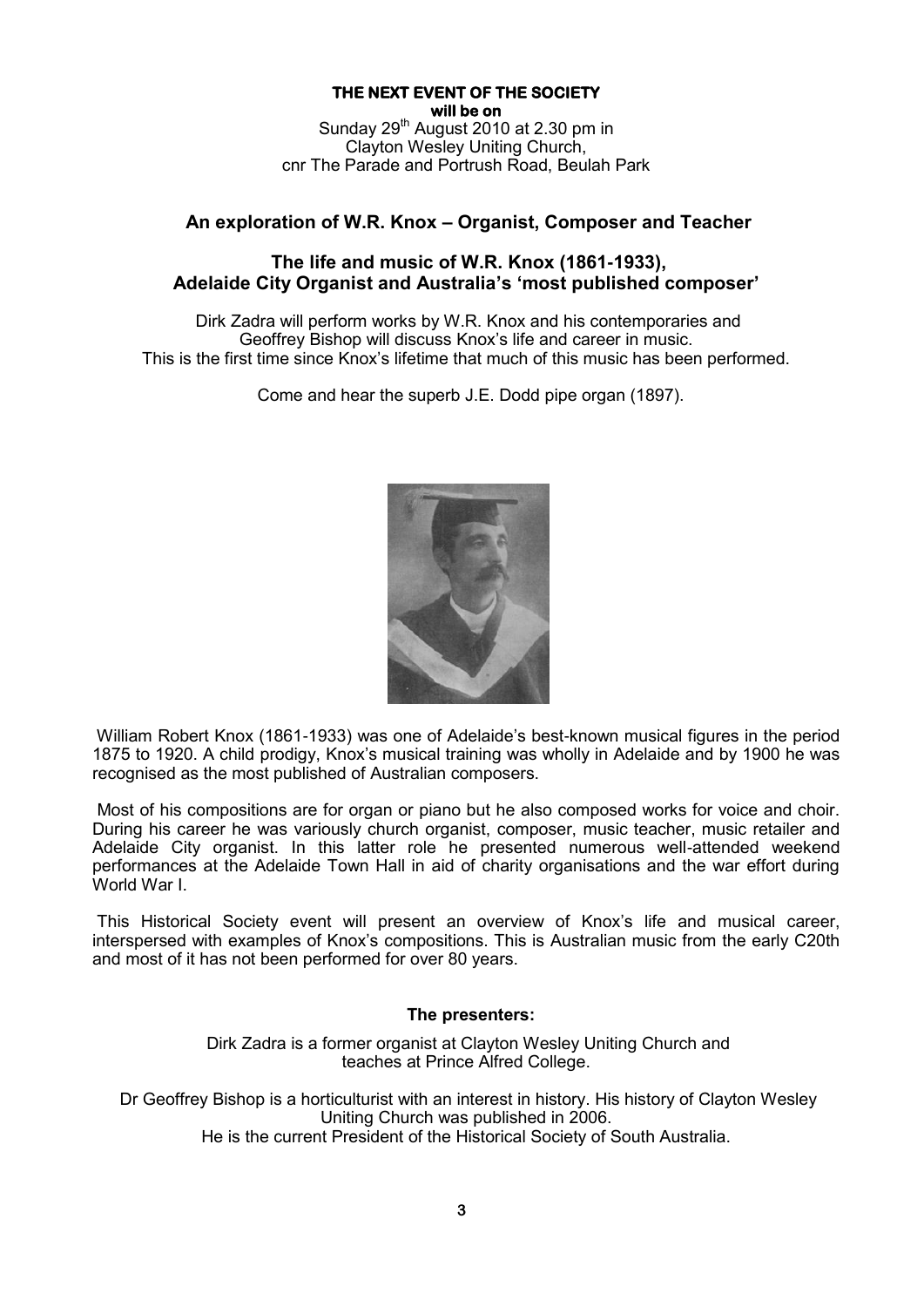The re-opening of the church at Pukatja Community in the far north-west of South Australia on 27 March 2010, provided on opportunity to reflect on the history of Ernabella Mission which began as a Presbyterian mission in 1937. Celebrations to mark the restoration of the church building and its re-opening continued on the following day, Palm Sunday.

The establishment of the mission was due largely to the advocacy of an Adelaide surgeon, Dr. Charles Duguid, who had visited the region and was disturbed by the negative effects of encroaching white settlement, including the abuse of Aboriginal labour and women on cattle stations and the spread of introduced diseases. He was able to use his influence as Moderator of the Presbyterian Church of South Australia to further this advocacy. Duguid was also influential in formulating the policies which were to guide the missionaries in their work. These policies included respect for traditional culture and use of the Pitjantjatjara language in evangelism and education. In the early years church services were held outdoors until a brush church with spinifex roofing was erected in 1944.



The large church building, constructed of cement blocks made and laid by local Pitjantjatjara men, was opened in 1952 with approximately 400 people present. On the same day, 20 young people were baptised as the first-fruits of the Ernabella church. In following decades the building was used regularly for Sunday services and daily morning prayers.

From 1 January 1974 the church handed over administration of Ernabella to a local incorporated community which was given a local name Pukatja. Sunday services continued to be held in the church and for a period morning prayers were maintained. From its beginnings at Ernabella, the Pitjantjatjara/Yankunytjatjara church expanded as new settlements, including Fregon, Amata, Mimili and Indulkana, were established in the region. This expansion continued in the late 1970s with the opening of homeland communities to the

west of these settlements. The Pitjantjatjara parish became part of the newly established Uniting Church in Australia in 1977. By 1980, approximately 500 adults had been baptised in the area and 25 Elders had been ordained.

By the 1990s the church building was used less frequently as many services were conducted from an outdoor platform. However it was used on special occasions and for funeral services. Having been listed on the State Heritage Sites register in 2001, the building was closed in 2006 because of asbestos in the roof and one wall. While closed, it sustained damage to windows and doors. Church and community leaders requested government assistance to restore the building and in 2009 the asbestos was removed and replaced and a work party repaired other damage.

A large crowd of locals and visitors gathered for the re-opening celebrations. The visitors included former mission staff, representatives from the Northern Synod and the Northern

Regional Council of the Uniting Aboriginal and Islander Christian Congress and members of the Alice Springs Uniting Church. The official opening ceremony was held on the Saturday afternoon. That night a service was held in the open-air with the Ernabella School Choir and the Senior Choir singing on a specially constructed stage near the church. The church was full for the Sunday morning service. The President of the UCA, Rev. Alistair Macrae preached, with Bible translator, Paul Eckert interpreting. Ernabella Community Minister, Graham Kulyuru, presided at the sacrament of communion. A large Pitjantjatjara Bible donat-



ed by the Bible Society, a lectern, communion table and baptismal font were dedicated. Since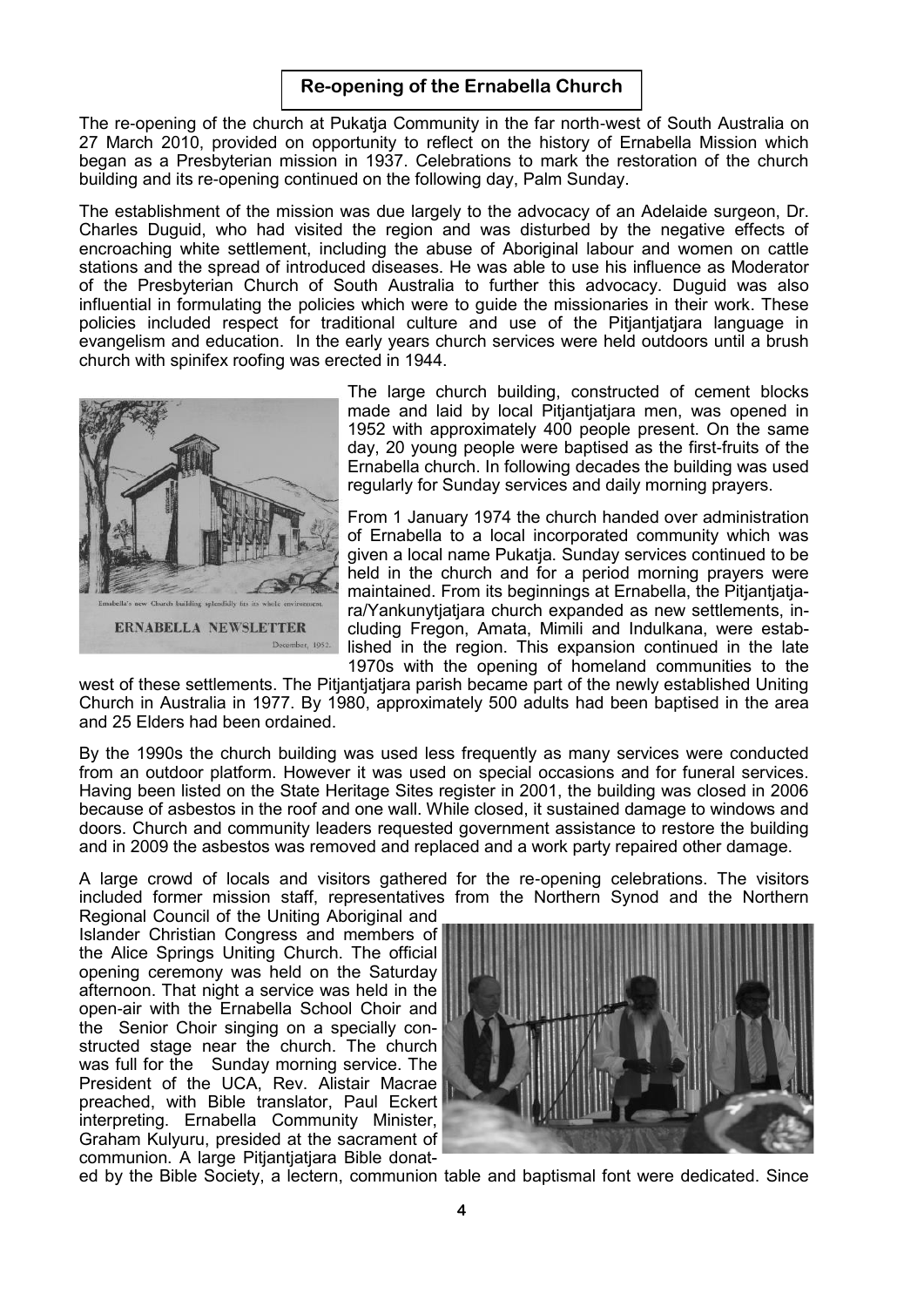the original opening of the church, a concave shaped rock had been used as the font. This had gone missing when the building was closed but one of the women found a similar rock to replace it. Pews donated by churches in Monbulk and Portland in Victoria had been placed in the church. The congregation included men who had mixed cement and laid bricks for the construction of the church in 1952 and women who had observed this work of their brothers.

During the restoration work, two large panels with photographs and facsimiles of documents which portray the history of Ernabella and the church were placed on the rear wall. These were prepared by Ara Irititja Project, a Pitjantjatjara Council archive based in Adelaide. An eight-page program prepared for the celebrations includes some of these images, a timeline in English and Pitjantjatjara listing significant events and dates in the history of the church, a list of ministers and a section on the Ernabella Choir. Work is now proceeding on preparing a book which will contain a fuller outline of the events, oral history records of the original church building and more images to illustrate this history.

All who attended the celebrations found them inspiring with the warmth of fellowship and renewing of friendships. The Pitjantjatjara/Yankunytjatjara churches need the prayers and support of the wider church as they face the challenges of change.

> Rev. Bill Edwards (former Superintendent of Ernabella Mission)

# **TWILIGHT HISTORY WALK**

On 19th March (a balmy evening at the end of daylight saving) a small group enjoyed a Twilight History Walk (and car tour) in lower Norwood led by the enthusiastic Rev Mac Macdonald. We began at 15-17 Sydenham Road, the manse and church building of a Primitive Methodist Church (the existing building was erected in 1872, the first having been built in 1858). As part of our journey, St Bartholomew's Anglican Church in Beulah Road was well worth the visit, as we learned a great deal about the history of the building and the community which worships there. On our way we also passed the Orthodox Church of the Prophet Elias, the historic Norwood Primary School and Police Station, and St Giles Presbyterian Church on The Parade. Our walk ended at the Mary Martin Bookshop in The Parade, the former Norwood Baptist Church. Grateful thanks were expressed to Mac for his detailed commentary.

Val Canty

# **"COPPER COAST" SESQUICENTENARY**

Noted in "New Times", for those who have a particular interest in the Cornish history of SA, there will be a guided car tour of the Moonta area (a repeat of one held in March) on **Sunday, 3rd October at 2 pm,** meeting first at the Moonta Uniting Church. The tour will identify where the 14 Methodist Churches were situated in the area prior to 1900.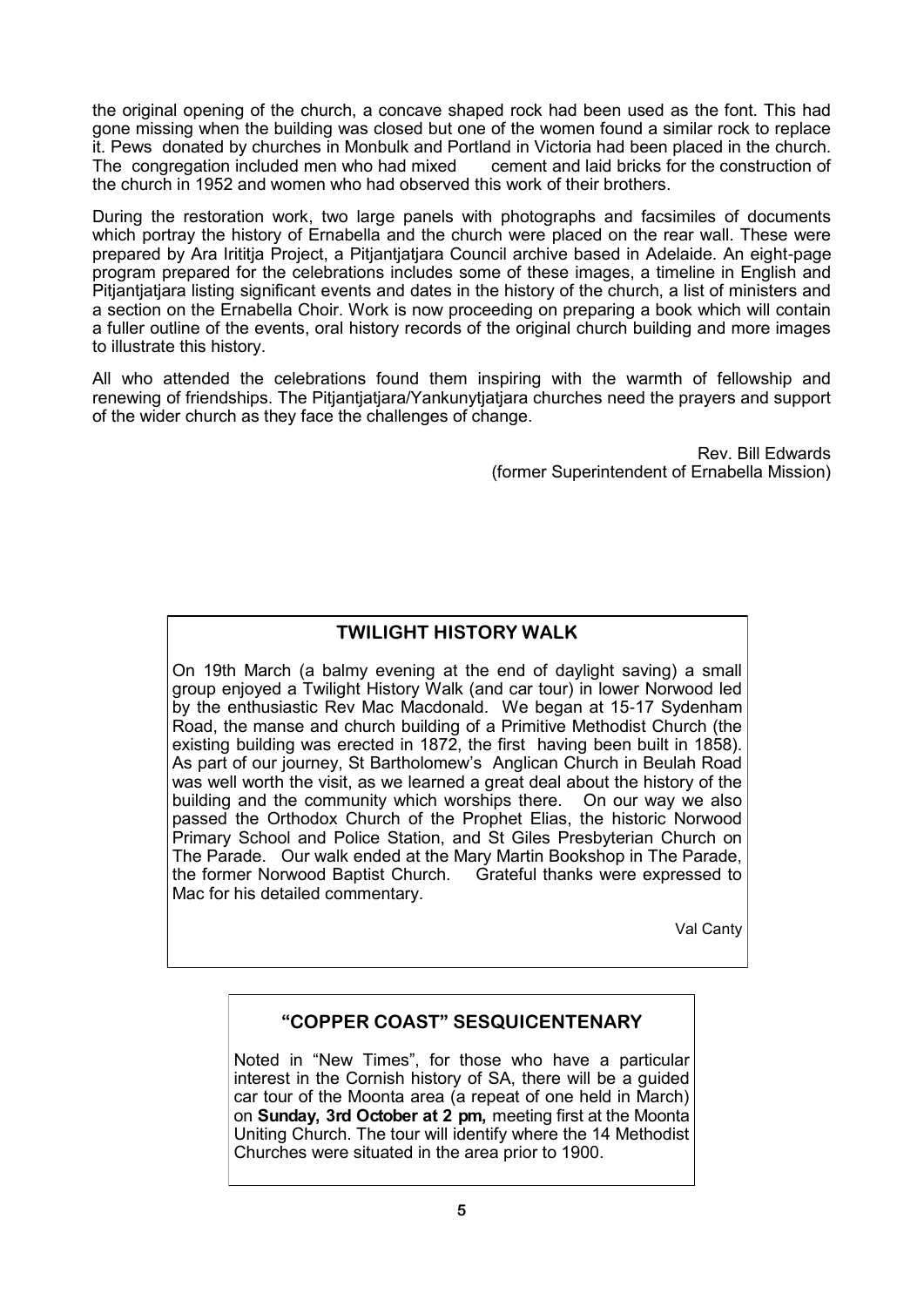# **PIIRIE STREET'S PILGRIMAGE**

# **SYNOPSIS**

The study briefly traces the story of the first Methodist settlers, from the inception the colony of South Australia through to the 1960's. It argues the thesis that the people of Pirie Street Methodist Church who became part of Union Church in the City were the spiritual heirs and successors of those first pilgrims.

The unique function of a City Church is investigated and its role contrasted with that of suburban churches (which in the early days included several congregations located within the city's square mile).

The paper examines the disproportionate influence of the transfer to Pirie Street of a relatively small group (of members) following the closure of the Madge Memorial Church, Halifax Street in 1960**.** These newcomers brought a youthful vitality and an openness to innovation to the older, more staid congregation. They also played a major role in the establishment of the contemporary worship "in the round" and contributed to the re-ordering of the old Stow Memorial Church building.

Research has thrown light on Pirie Street's "disappearing" Sunday school. The city church remained viable from 1920 until the transfer of the Madge School in 1960 at a time when many suburban congregations boasted huge enrolments. Just why this happened as well as its significance for today's congregations are examined.

By the conclusion of World War 1, Pirie Street had reached its zenith. However it maintained its standing as the "Mother Church of Methodism" for another 40 years. Then, the social upheaval of an era which included the Beatles, the Pill (and its consequences for the role of women), the "Continental Sunday" and the emergence of television (to mention a few), all impacted the wider church and this city church in particular.

The saga of Pirie Street had been inseparably linked to Epworth Building since its erection next door by a Conference appointed committee in the 1920's, where it occupied the site of the old parsonage. The perceived inequity of the terms of the ground lease of the site with no provision for changing values and emerging needs, strained the relations between the church and Epworth. This festering wound soured the relationship between Pirie Street and Epworth, notably during the period of the Great Depression and finally came to a head when Epworth was enlarged in 1964-5. The ensuing dispute between the church trustees and the Epworth Board consumed much time and energy during a period when land values had risen sharply post-War and costs associated with the mission of a city church were escalating. A compromise was reached under which the rental on the area of the original building remained unchanged while provision for escalation applied to the area of the extension.

Changes in ministerial staffing accelerated the momentum of fresh thinking regarding mission, with four options being examined for the future role of Methodism in the city. Eventually, leaders and members determined to explore possible amalgamation with Stow Congregational Church which adjoined Pirie Street on the south. The negotiations which followed investigated the redevelopment of part of the joint site to provide modern church facilities. The role of the Adelaide City Council in impeding a variety of development proposals proved frustrating and ultimately resulted in the church reluctantly requesting the Council to compulsorily acquire the site of the Pirie Street church. The changes which have transformed both sites and the Town Hall itself, did not begin until after the establishment of the united parish .

The consultations which took place between 1966 and 1969 also focussed on the renewal of worship. Obviously, the continued duplication of morning and evening services demanded a re-think. The resulting consensus had three features: a contemporary service in Pirie Street at 10 a.m.; an 11 a.m. service in Stow Church; and evening worship in Pirie Street at 7 p.m. The new initiative in contemporary worship owed much to the leadership of Rev. Dr. Ian Parsons and took place in the "round" in the upstairs gallery. Until the closure of the Pirie Street building, the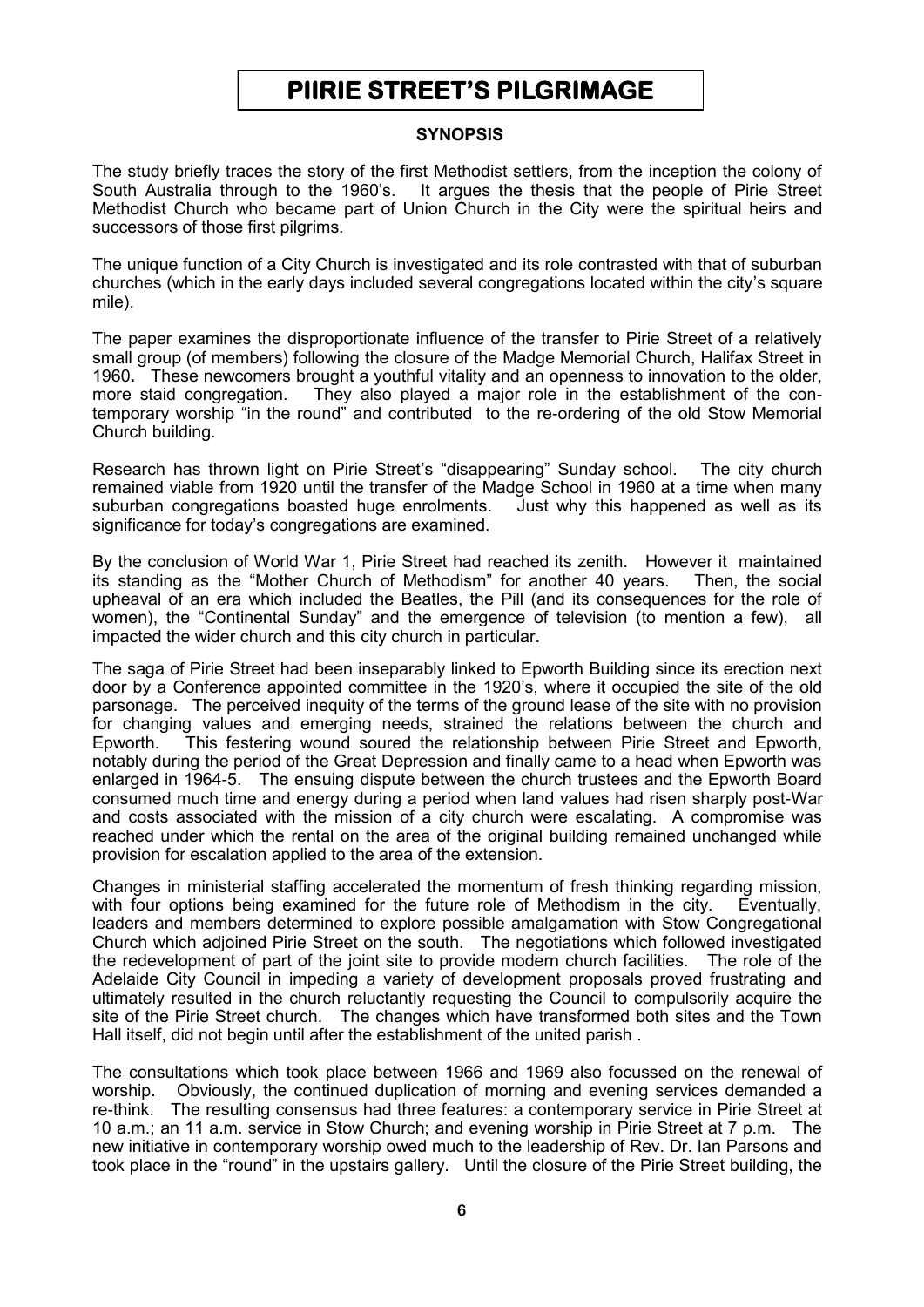two choirs operated independently – Stow in the morning and Pirie Street in the evening. Eventually the two choirs would combine and occupy new choir stalls in the south end of Stow Church.

The skeletal essentials of "Methodism's cathedral" consisted of a tripod base which supported its mission to the city. Progressively those three supporting members were weakened. First, the difficulty in recruiting and then retaining an outstanding organist and choirmaster damaged the crucial and long standing role of pace setter in worship and preaching. Then the un-written charter of nurturing and preserving the traditions of Methodism was diminished by the transfer of the meeting place of the Conference to the new complex at Maughan Church and was further accelerated by the growing excitement relating to the impending inauguration of the Uniting Church. While changing community attitudes to the institution of marriage and family reduced the church's ministry of providing a common meeting place for events such as weddings and baptisms.

By the sixties both the Pirie Street and Stow congregations faced daunting backlogs of maintenance work resulting from the financial stringencies of the Depression years as well as the building restrictions during World War 11 and the immediate post-war years. For three decades little had been done to both sets of buildings.

Once the proposal for three worship services had been agreed and the steps for the acquisition of the Pirie Street church site together with the restoration of the "Lecture Hall" were in hand, the drafting of a constitution for the new United Parish presented few difficulties. Nor did John Bennett's suggestion for the name of the united congregation - Union Church in the City- raise any significant dissent.

Thus on Trinity Sunday, 1<sup>st</sup> June, 1969 two streams of what was to become the Uniting Church in Australia, became one.

For those of us who can look back after a half century, it is easy to identify how the aspirations of the two congregations were largely fulfilled, as old buildings were re-modelled or demolished and new structures built in their place. Instead of a "shop-front" on Pirie Street, Pilgrim Church created an accessible lounge and office fronting the landscaped pedestrian walkway between Flinders and Pirie Streets to complement the facilities of the Pilgrim Centre. And the re-ordering of the remaining church structure has resulted in a more functional and attractive sanctuary which incorporates the Pirie Street organ significantly upgraded.

True, the churches were unable to erect the office tower they dreamed of. But, in the fullness of time the City served us well, not only by creating the elegant Colonel Light Building to enhance the streetscape of Pirie Street, while at the same time preserving and enhancing the historic Methodist "Lecture Hall". In addition to this, the Council has greatly improved the immediate environs of the Town Hall and the church surrounds.

True, all this could have been accomplished with much less frustration and more expeditiously. But it was the Pilgrim Way. And we can now say it has been Pilgrims' Progress!

*Keith Smith*

*22nd June, 2010*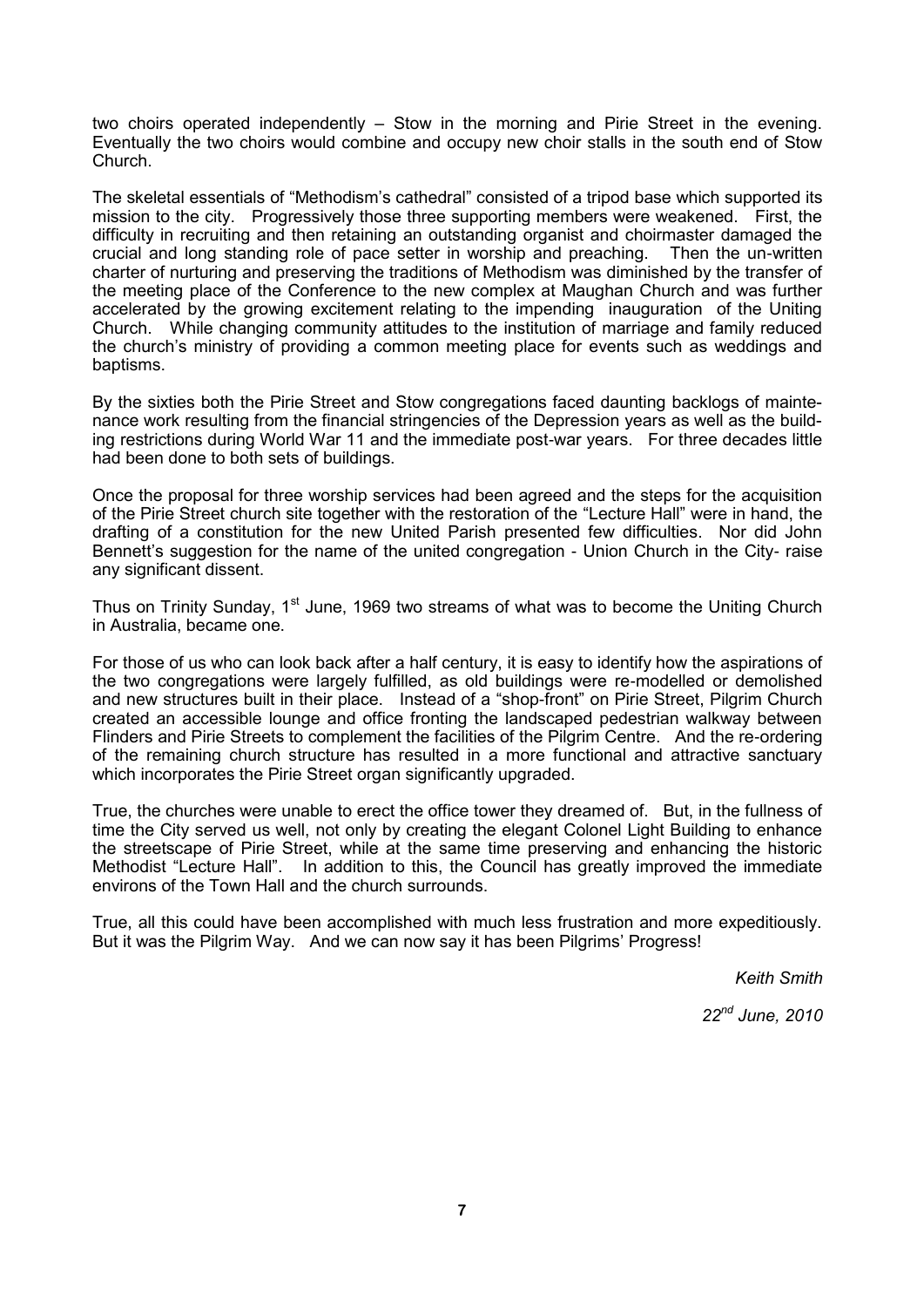



#### *Interviewer:*

This evening, I will be interviewing the Reverend James Jefferis, the founding minister of the North Adelaide Congregational Church. Welcome back to Brougham Place after so many years' absence!

### *Jefferis:*

It's a pleasure to be back. The old building still looks much the same, but all these new faces…it's so satisfying to see all these people here and all different generations, what do you call them these days, Generation X, Y & Z? Sounds like the end times to me.

#### *Interviewer:*

…Can you tell us a little about yourself?

# *Jefferis:*

Well, I was born in Bristol in the old country, England, in 1833. I came to Australia 26 years later, when my doctors said that I was prone to consumption (TB) and that I need-

…...

ed to find a warmer, drier climate. My new wife of just six months, Mary Louisa, accompanied me.

### *Interviewer:*

What was the happiest moment of your life?

### *Jefferis:*

Having been married twice, I cannot say either of my wedding days, for fear of offending one of my wives. So, I will say it was at a Public Meeting in the Temperance Hall on Tynte Street, on 20 October, 1859. We had gathered for the purpose of establishing a Congregational Church in North Adelaide, and when the people were asked to indicate who would join a new congregation, 52 people stood up, including myself and my dear wife.

### *Interviewer:*

What was the saddest moment of your life?

### *Jefferis:*

This happened just five years later. Mary Louisa was pregnant with our fourth child. We had just moved into the new manse which still stands next door [St. Anne's College] and she gave birth to a little girl in March 1864, whom we named after her. A few days later, on Saturday afternoon, she was struck with scarlet fever. I did not appear in church the next day, but while the service was in progress next door, Mary Louisa died by my side. I was devastated and could not continue to function as the minister. I took time off from my duties from that day for the next two months. The baby girl was looked after by Mrs. Whittell, the physician's wife, and I took the other children, two boys, to stay with me at a friend's place in Glenelg. While there, young William died the day after his second birthday. That left me with a son of three, a baby girl and a great burden of sorrow.

## *Interviewer:*

I am so sorry to hear of your sad loss. Can you tell us then of something happier in you life. What do you consider your greatest achievement?

### *Jefferis:*

What do I say to that? I suppose that you have all heard how the Congregational Union was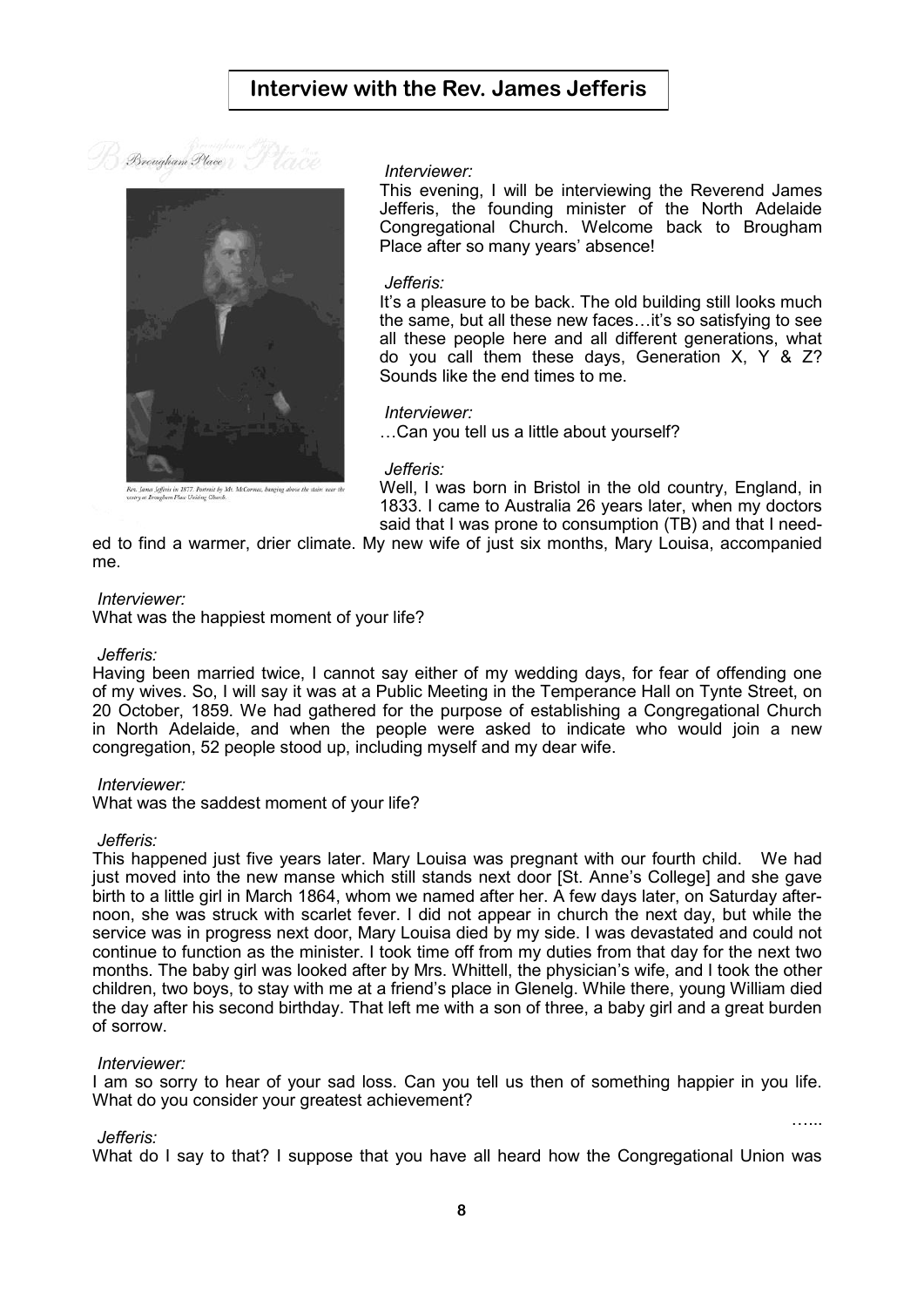offered £20,000 to establish an institution to train ministers, and instead, I insisted that the money be used to establish a University in Adelaide. And I'm sure you all know that for over twenty years, I was such a strong supporter of the idea of the federation of the Australian colonies into a single nation, that I have been called the "Prophet of Federation". And this congregation, still worshipping here after 150 years, must surely be a great achievement. However, to take my cue from the great Scottish poet, Robert Burns, "No other contribution we may make to the world is as important as that which we make when we establish and maintain a good home". And I humbly submit that my second wife, Marian, and I did that in the 42 years that we were married.

## *Interviewer:*

Do you have any message for the Brougham Place Congregation today?

## *Jefferis:*

This church building was completed in twelve years, and it is a magnificent monument all these years later. But the congregation of people is a living organism. That you people still meet here faithfully for worship and for teaching and to nurture the young, and that you have maintained this service to God and the community unbroken for 150 years, that is the real thing! And it is particularly pleasing to me that you are still meeting in the spirit of the original congregation.

Then, we taught a progressive theology: the exposition of the scripture proceeded on the assumption that more light and truth were to break forth from God's word. We believed that the study of the universe and the world of humanity would deepen our knowledge of the Most High. Science and philosophy were looked upon as handmaids to religion, and as contributing in their own spheres to a true theology. And I think that an open-minded way of thinking and a progressive theology are still the characteristics of this congregation. Well done!

## *Interviewer:* Any final thoughts?

### *Jefferis:*

If you would like to know more about all this, I hear that there are still copies for sale of the book written by your historian, what's his name again?

# Copies of the History of Brougham Place



Uniting Church, by Trevor Schaefer, are available from the church office, 193 Brougham Place, North Adelaide, for \$35. email : office@bpuc.org